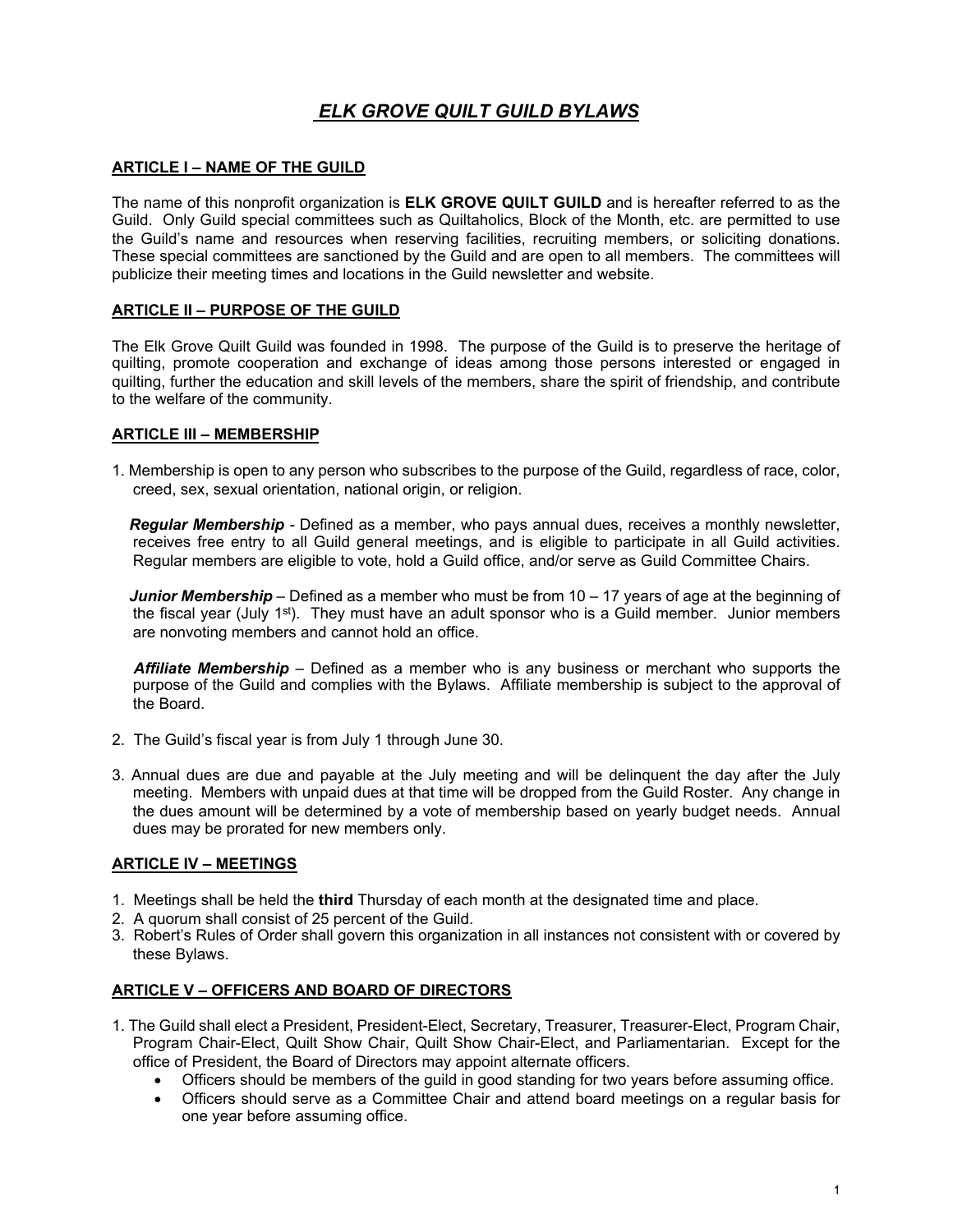- 2. These officers or alternates, plus the Committee Chairs, shall comprise the Board of Directors, each with an equal vote. A quorum shall consist of 25 percent of the Board of Directors.
- 3. Officers shall be elected by ballot at the May meeting and assume office July 1.
- 4. Officers shall hold the same office no more than three consecutive terms, a term being one year.
- 5. The Board of Directors shall be empowered to fill vacancies and handle all emergency business.
- 6. Regular attendance by all Officers and Committee Chairs at Board meetings is expected to ensure the vitality of this Guild. If they cannot attend the meeting, they shall contact the President by email at least the Monday before the meeting to provide their report.
- 7. A job description, timeline of duties, ledger sheet of budget expenses from previous years and other pertinent information for each Board position are to be kept in binder form to pass on to the succeeding Board or Committee Chair. All Board members will be required to submit a monthly report to the Board in person or in writing on the status of their committee which shall be filed in the binder. Committee Chairs will give committee reports at Guild general meetings and submit monthly articles in a timely manner to the Newsletter editor.

### **ARTICLE VI – DUTIES OF OFFICERS**

- 1. **President:** The President shall be the Chief Elected Officer of the Guild and the Board of Directors and shall have the responsibility of the general management of the Guild.
	- The President shall appoint the Chairs for all Standing and Special Committees as needed.
	- The President will coordinate visiting opportunity quilts to Guild meetings and provide the visiting Guild's contact information to our Guild's Opportunity Quilt Chair.
	- The President shall be an ex-officio member of all committees except the Nominating Committee.
	- The President shall be the official spokesperson for the Guild and has power to co-sign all checks for the Guild.
	- The President is a member of the Budget Committee.
	- The President is authorized to reserve facilities for the General and Board meetings.
	- The President shall retain a key to the Post Office mailbox and the Guild storage unit.
- 2. **President-Elect:** The President-Elect shall act in the absence or resignation of the President, shall be in charge of securing meeting facilities for general meetings and Board meetings, and assists in activities as directed by the President.
	- The President-Elect is a member of the Budget Committee.
	- The President-Elect is responsible for overseeing the Guild's thank you gift to the outgoing President and will coordinate with the Board and Guild members on the design, construction and quilting of the quilt.
	- The President-Elect will obtain prior approval from the Board before making any purchases for the quilt which should not be any larger than a lap quilt.
- 3. **Secretary:** The Secretary shall record the minutes of the regular, special and Board of Directors meetings and shall take care of the Guild correspondence.
	- Condensed minutes of the Board of Directors meetings are to be printed in the monthly newsletter.
	- The Secretary shall maintain all official records and documentation.
	- The Secretary is responsible for reserving the room for the Board meeting on the second Thursday of the month and picking up the key to the room if necessary.
	- The Secretary may be designated to co-sign checks.
	- The Secretary shall retain one key to the Post Office mailbox and collect the mail on a weekly basis.
- 3. **Treasurer:** The Treasurer shall receive and deposit all monies from dues and Guild activities, pay bills as budgeted or approved by the Board of Directors or membership.
	- The Treasurer shall make an oral report at the monthly Board of Directors meetings.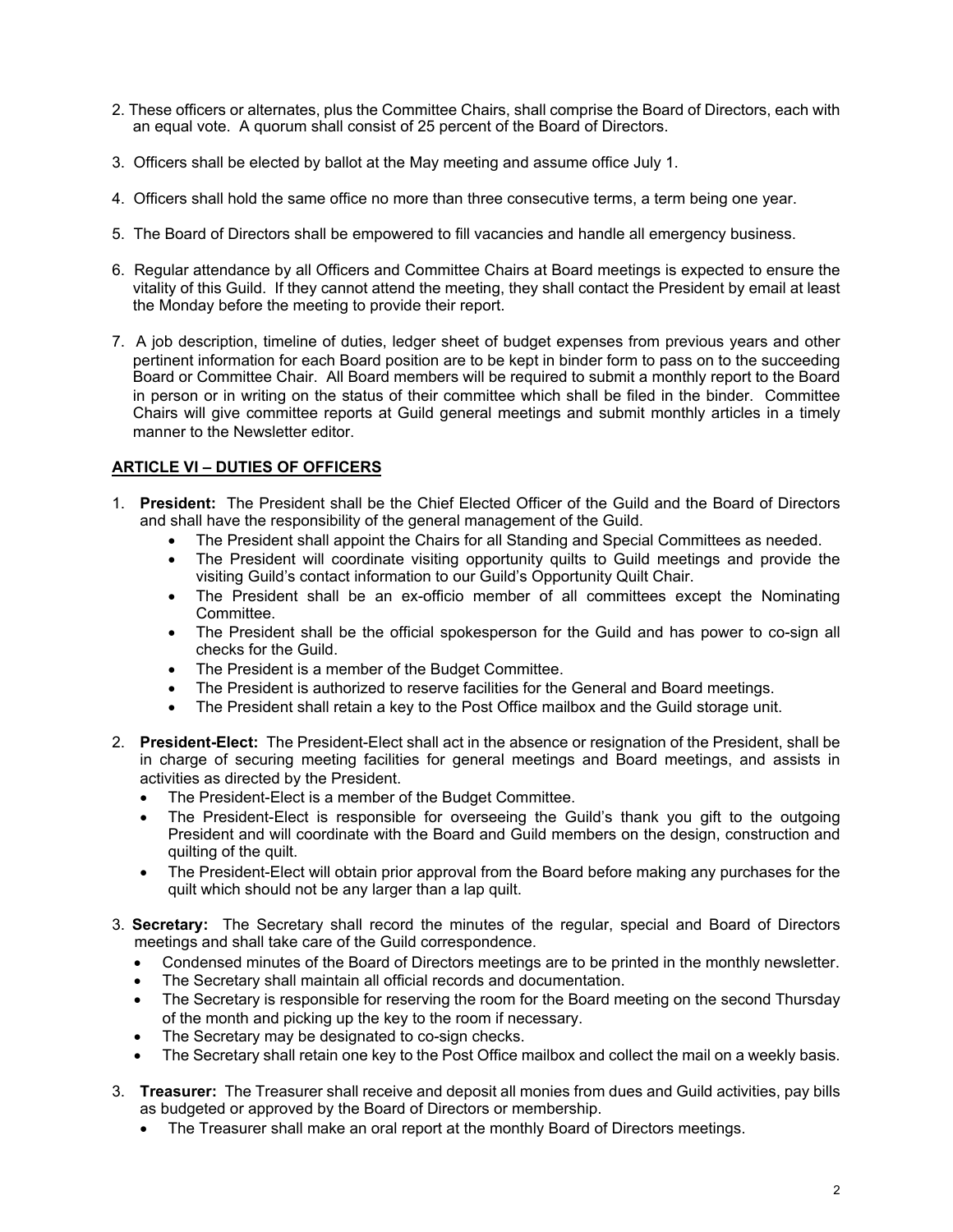- The treasurer shall make a written report to the membership quarterly.
- A year-to-date statement shall be presented at the end of each fiscal year.
- The Treasurer is responsible for preparing and rendering the financial books for auditing as determined by the Board.
- All checks written on the Guild account will require two of the three four officers' signatures that are on file with the bank.
- The Treasurer is a member of the Budget Committee.
- The Treasurer may co-sign checks for the Guild.
- 4. **Treasurer-Elect:** The Treasurer-Elect shall assist the Treasurer and perform duties assigned by the **Treasurer.** 
	- In the absence of the Treasurer, the Treasurer-Elect may co-sign checks.
	- After serving as Treasurer-Elect, he/she shall be nominated to become Treasurer.
	- The Treasurer-Elect is a member of the Budget Committee.
- 5. **Program Chair(s):** The Program Chair shall be responsible for the program segment of the general meetings, workshops, and special activities for the Guild.
	- The Program Chair is authorized to reserve facilities for workshops.
	- The Program Chair is responsible for the delivery of irons, ironing boards, and extension cords to Guild workshops.
	- The Program Chair is a member of the Budget Committee.
- 6. **Program Chair-Elect:** The Program Chair-Elect shall assist the Program Chair in preparation for being Program Chair in the following year.
	- In the absence of the Program Chair, the Program Chair-Elect shall perform the duties normally performed by the Program Chair.
	- The Program Chair-Elect shall arrange for Guild meetings speakers and workshop leaders for the next Guild fiscal year.
	- All arrangements shall meet budgetary constraints.
	- The program Chair-Elect is part of the Budget Committee
- 7. **Quilt Show Chair:** The Quilt Show Chair is responsible for acquiring a place to hold the biennial Quilt show and appointing chairs.
	- They shall be responsible for printing the raffle tickets and all other marketing materials.
	- The Quilt Show Chair is a member of the Budget Committee.
	- The quilt show chair turns over all binders, pertaining to the quilt show, to the quilt show chair elect by December 31<sup>st</sup> following the quilt show
- 8. **Quilt Show Chair-Elect:** The Quilt Show Chair-Elect shall be elected in the odd year preceding the Quilt Show and shall be responsible for all aspects of planning and arranging a Quilt Show.
	- Shall oversee the design, construction, and quilting of an opportunity quilt by Guild members.
	- The Quilt Show Chair-Elect shall assume all duties and responsibility commensurate with the year in which she/he will be Quilt Show Chair.
- 9. **Parliamentarian:** The Parliamentarian shall ensure that all proceedings are conducted according to the Guild's stated Bylaws and Policies and Procedures and "*Robert's Rules of Order*".
	- The Parliamentarian will serve as the chair of the Nominating Committee.
	- The Parliamentarian will serve as the chair of the Bylaws Committee.
	- The Parliamentarian is a member of the Budget Committee.

### **ARTICLE VII – RESIGNATION OR REMOVAL FROM OFFICE.**

Any Officer may be removed from office by a majority vote of the General Membership present upon the recommendation of the Board for:

- 1. Conflict of interest.
- 2. Financial irresponsibility.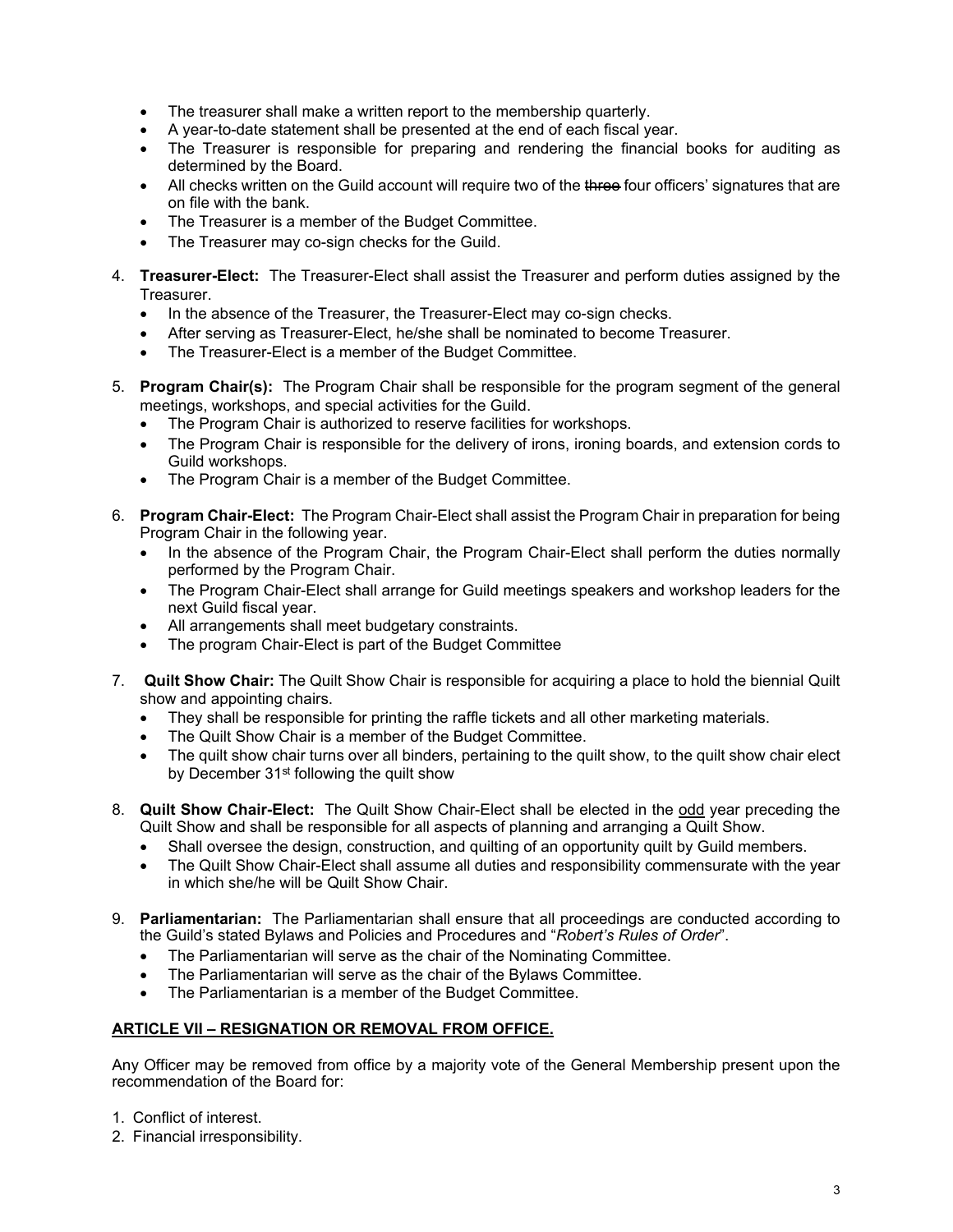- 3. Misuse of funds.
- 4. Actions in conflict with the Bylaws, purposes, and policies of the Guild. Any Officer or Committee Chair may resign at any time, by giving notice to the President or President-Elect. Resignation shall be effective immediately unless a later date is specified. Any individual committee member may be removed by a majority vote of the Board of Directors, other than the person whose removal is being considered. Any vacancy occurring in a committee chair position, regardless of cause, shall be filled by presidential appointment.

### **ARTICLE VIII – ELECTIONS**

- 1. The Parliamentarian shall create a Nominating Committee at the January meeting consisting of three other Guild members.
- 2. The Nominating Committee will present the new slate of proposed officers, who are in good standing, at the April general meeting and in the May newsletter. To be voted on at the May meeting.
- 3. With the consent of the nominee, the Nominating Committee may make nominations from the floor at the April meeting after the presentation of the candidates.
- 4. Voting and tabulation of votes for selection of new officers will take place at the May meeting. Voting shall be by show of hands, if there are no contested offices, or by written ballot tabulated by the Nominating Committee with the results announced by the Chair of the Nominating Committee. The results will be published in the June newsletter.
- 5. New Board members will be presented at the June meeting and assume office July 1.

#### **ARTICLE IX – STANDING COMMITTEES**

The Board of Directors, as needed to accommodate the requirements of the Guild, will establish Standing Committees which include, but are not limited to Auditor, Block of the Month, Community Service-Quilts, Community Service-Pillowcases, Community Service-Christmas Stockings, Community Service-Quilts of Valor, Retreat Coordinator, Fund Raising, Hospitality, Membership, Newsletter, NCQC, Opportunity Quilt, Property Manager, Publicity, Quiltaholics, Scholarship, Sew & Show, Sunshine, and Webmaster. The President will appoint Committee Chairs, and their duties will be outlined in the Guild's Policies and Procedures.

### **ARTICLE X – FUNDS AND FINANCES**

- 1. All funds of this Guild shall be turned over to the Treasurer who shall be responsible for their safekeeping.
- 2. The finances of this Guild shall be handled and managed in accordance with sound accounting practices and procedures. No funds shall be expended except in accordance with the budget established by the membership, provided, however, that nothing in this section shall prohibit the Board from transferring funds from one budget account to another. Except as is herein provided, neither the members, nor any officer of this Guild shall incur any indebtedness in excess of their authorized budget account.
- 3. Recommendations brought before the Board for charitable donations exceeding those budgeted shall be submitted to the general membership for approval.
- 4. The Guild Auditor will conduct periodic reviews at the discretion of the President, the Board of Directors and/or general membership.
- 5. All authorized expenditures shall be disbursed only upon signatures of two authorized Guild officers.
- 6. No person who is now or who later becomes a member of this Guild shall be personally liable to the Guild's creditors or for any indebtedness of the liability of this Guild. Any and all creditors shall look only to the Guild's assets for payment.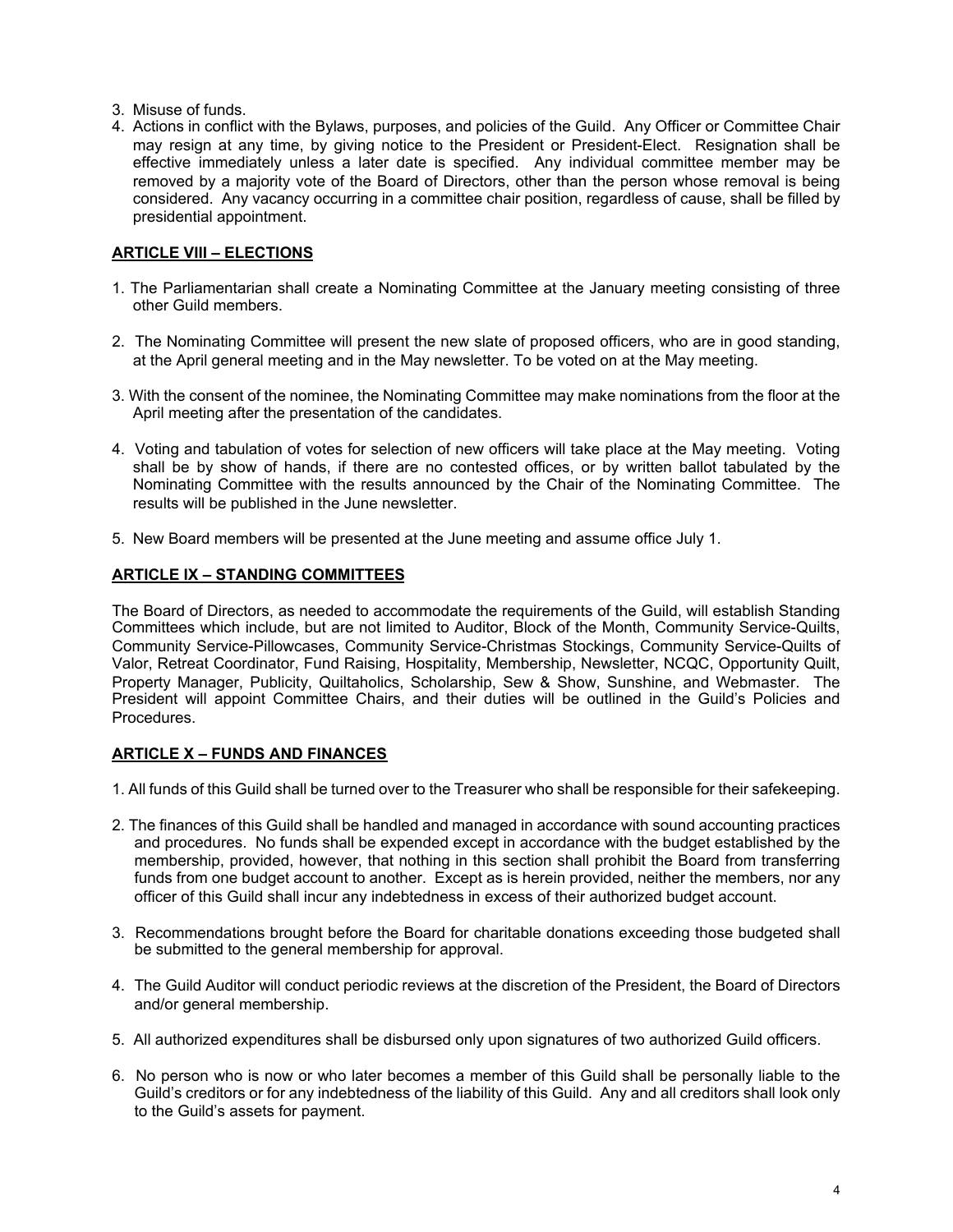### **ARTICLE XI - AMENDMENTS**

These Bylaws can be amended at any regular meeting of the Guild by a majority vote of the members present, provided that the proposed amendment has been approved by the Board of Directors and has been submitted in writing at least seven (7) days before the meeting.

#### **ARTICLE XII – DISSOLUTION**

Upon dissolution of the Guild, assets remaining after payment or provision of payment of all debts and liabilities of the Guild shall be distributed to a nonprofit fund, foundation or corporation, which is organized and operated exclusively for charitable purpose and which has established its tax exempt status under section 501(C) (3) of the Internal Revenue Code.

## *ELK GROVE QUILT GUILD POLICIES AND PROCEDURES*

#### **MEETINGS**

Guild general meetings are held on the third Thursday of each month at the Sunshine Swim & Fitness Center, Elk Grove Shopping Center, 9360 Elk Grove-Florin Road, Suite 4, Elk Grove, CA. Social hour begins at 6:00 p.m., and the meetings commence at 6:30 p.m. unless stated differently in the newsletter. A quorum for a business meeting will be 25% of the membership. Current Officers and Committee Chairs will give reports at general meetings.

Guild Board of Directors' meetings are normally held on the second Thursday of each month at 6:30 p.m. Call the President or Secretary to confirm the location. Guild members who are not Officers or Committee Chairs are welcome to attend Board meetings and are allowed to make motions but cannot second motions or vote on any issues that come before the Board. Only the board will discuss and vote on motions.

All members have the right to request that an item be placed on the agenda of the board meetings by contacting the president.

### **NAME TAGS**

Members are requested to provide their own nametag (e.g., cross-stitched, embroidered, quilted etc.). New members will be given two months to have their nametag. Nametags are to be worn at all Guild general meetings, and members will be fined 50 cents if they forgot to wear it. (Fines will be collected at the Membership table).

#### **GUESTS**

Guests are welcome to attend general meetings but will be charged a \$3.00 visitor fee. This fee may be waived if there is no guest speaker at the meeting.

#### **MEMBERSHIP**

Membership in the Guild is open to any person who subscribes to the purposes of this Guild and complies with its Bylaws.

- 1. Members in good standing may hold office in accordance to Article V, Section 1 of the Bylaws; receive the newsletter; and participate in all Guild activities. Members shall participate in and support the projects and activities of the Guild. Members may attend all general, board and annual meetings of the Guild and have the privilege of voting and holding office. Members may participate in workshops and other Guild-sponsored events.
- 2. It shall be the privilege of each Guild member to contribute at least one quilt top, pillowcase, Christmas stocking, or some volunteer service time per fiscal year as their contribution to our community service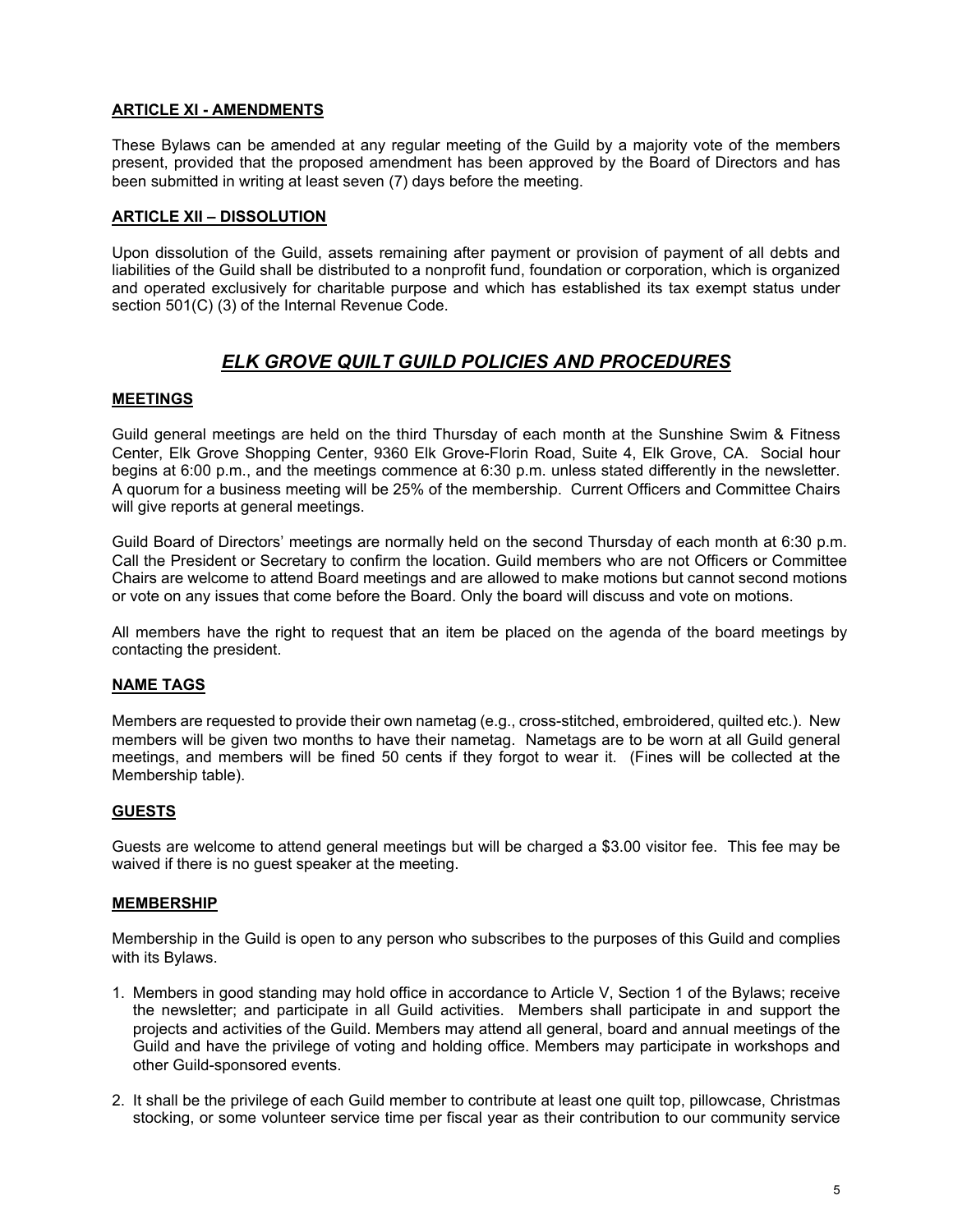efforts. Members are encouraged to sell/purchase a packet of raffle tickets for the Guild Opportunity Quilt.

- 3. Junior Members must be from 10 to 17 years of age at the beginning of the fiscal year (July 1). They must have an adult sponsor who is a Guild member; they are nonvoting members and cannot hold an office.
- 4. Affiliate Members shall pay annual dues during the month of June for membership beginning July 1 for the following year. Affiliate Members will be required to show proof of a business permit or license (not a State resale number).

Affiliate Members are entitled to:

- 1) Submit up to a half-page ad/write-up to be published in the newsletter once a year and a monthly business card-size ad.
- 2) Designation as an Affiliate Member in each Guild newsletter, roster, and quilt show program.
- 3) The right to use an edited roster solely to publicize the Affiliate Member's own business. An edited roster is defined as the General Membership roster with a designation of those members who have indicated their desire to be included in an Affiliate Member mailing list.
- 4) The roster for Affiliate Members may not be sold or used by any other business or for any unauthorized purpose.
- 5) An email copy of the monthly newsletter.
- 6) Free entry for no more than two (2) individuals to any Guild meeting which is open to the General Membership.
- 7) Preference of vendor booth space at the Guild Quilt Show in accordance with Quilt Show Policy.
- 8) Affiliate Members and their employees are entitled to join the Guild as Regular Members with all the rights and privileges thereof.
- 5. Membership shall terminate upon occurrence of any of the following events:
	- a) Failure to pay dues,
	- b) Written resignation of member,
	- c) Conduct tending to injure the good name of the Guild, disturb its well-being or hamper it in its work,
	- d) Conduct in violation of the Bylaws,
	- e) Refusal to pay monies rightfully due the Guild within fourteen days of notification that such monies are due; and/or
	- f) Refusal to return, replace, or restore to original condition any Guild property borrowed or rented from the Guild.
- 6. Denial or revocation of membership shall require a two-thirds vote of the Board members present. Individuals whose membership is in question shall be notified in writing and be given the opportunity to address the Board before any action is taken.

#### **DUES**

Membership dues per year are: Regular Member \$35.00

| Regular Merriber | <b>JJJ.UU</b> |
|------------------|---------------|
| Junior Member    | \$10.00       |
| Affiliate Member | \$40.00       |

Dues are to be paid to the Guild Membership Chair. **Regular and Junior Membership dues are due at the July meeting and are delinquent after the July meeting. At that time, members' names will be**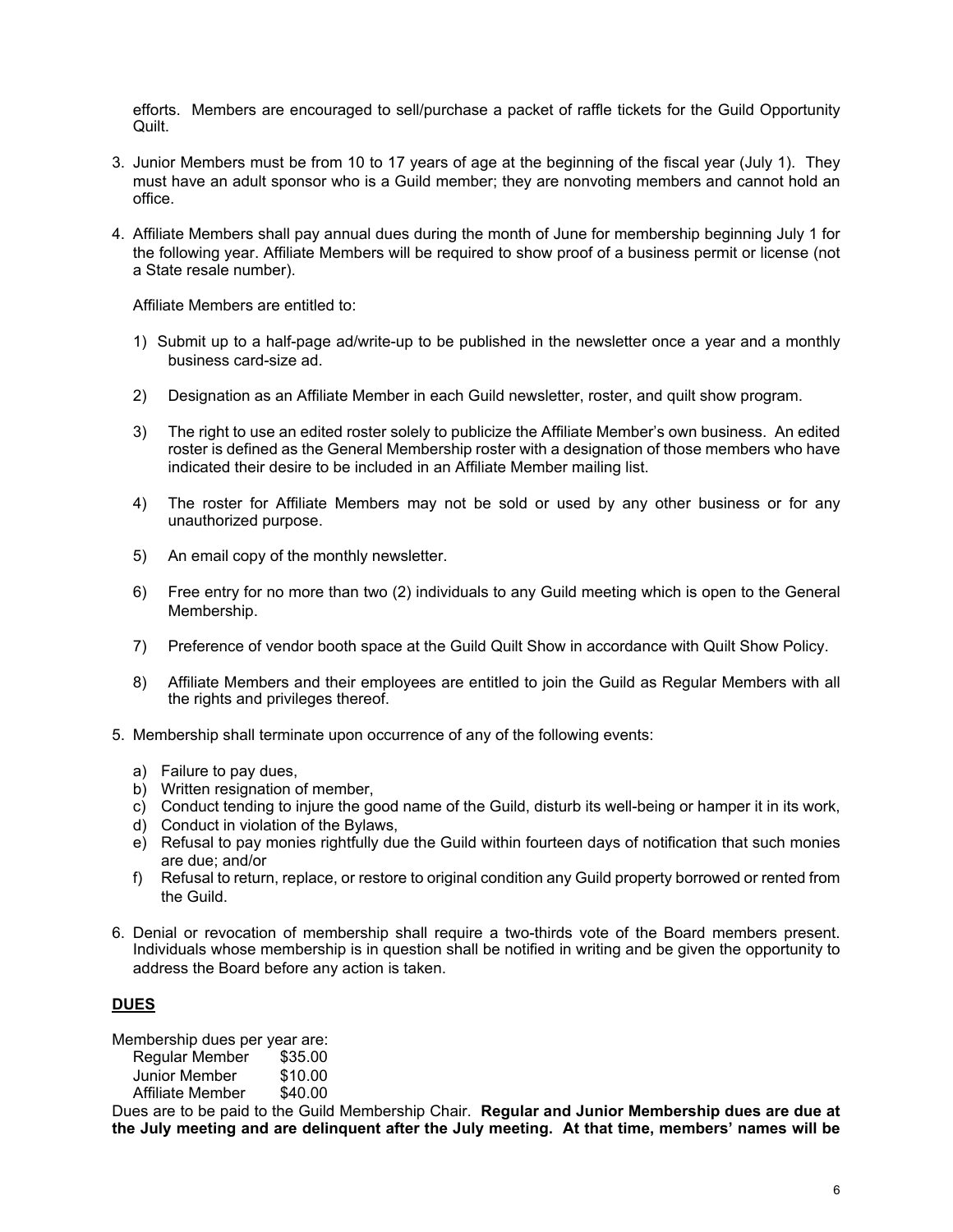**dropped from the membership roster, and they will lose all member privileges until membership dues are paid. Annual dues may be prorated for new members only.** Affiliate Membership renewal dues are due and payable during the month of June.

#### **COMMUNITY SERVICE**

One of the main goals of the Guild is to contribute to the welfare of the community. Our members can fulfill this contribution by completing at least one community service project each year such as quilts, quilting services, pillowcases, or Christmas stockings. Listed below are examples and recommended sizes for our projects:

- $\cdot$  Lap Quilts min 36 x 40 max 40 x 40
- Child's Quilt 40 x 50
- Teen/Adult Quilts 50 x 60
- Standard size Pillowcases for children's hospitals
- Christmas Stockings for foster care families
- Quilts of Valor quilts at a minimum of 55"x65" to a maximum of 72"x90" for veterans

Members may prefer to use their own materials to create a project or may pick up a pre-cut kit at the Community Service table at every Guild meeting. Pattern instructions are provided for the quilts, pillowcases, and stockings. A fully completed quilt is most desirable. However, donations of quilt tops, backing, batting and binding fabric, or quilting services are always appreciated. It is also requested that the completed quilts and pillowcases have been washed.

Donated cotton fabric is always welcome in lengths of at least one yard and hopefully in a couple of coordinating colors so we can turn it into a quilt or pillowcases. Christmas fabric is desirable in at least a fat quarter or one-half yard or more of fabric.

The following committees are responsible for the organization of preparing kits, collecting completed projects, and distributing them to the Guild's approved agencies.

#### Quilts for Children and Adults

- 1. Maintain fabric and prepare quilt kits for members to complete
- 2. Attend all Guild meetings to distribute the quilt kits and collect completed quilts
- 3. Responsible for having quilts quilted and bound if necessary
- 4. Distribute quilts to approved agencies that need quilts
- 5. Submit monthly articles for the Guild's Newsletter encouraging members to complete projects and reporting on latest distribution of quilts
- 6. Responsible for coordinating the Guild's two Community Sew Meetings in April and October with the other Community Services Committees
- 7. Receives a budget to purchase fabric and batting as needed

#### **Pillowcases**

- 1. Maintain fabric and prepare pillowcase kits for members to complete
- 2. Attend all Guild meetings to hand out kits and collect completed pillowcases
- 3. Distribute pillowcases to approved agencies
- 4. Submit two articles per year for the Guild's Newsletter reporting on delivery of pillowcases
- 5. Receives a budget to purchase fabric as needed

#### Christmas Stockings

- 1. Maintain fabric and prepare stocking kits for members to complete
- 2. Attend all Guild meetings to hand out kits and collect completed stockings
- 3. Distribute stockings to River Oaks Child Services each year by November 30
- 4. Submit Guild Newsletter article in October reminding members of November cutoff to submit their completed stockings
- 5. Receives a budget to purchase fabric as needed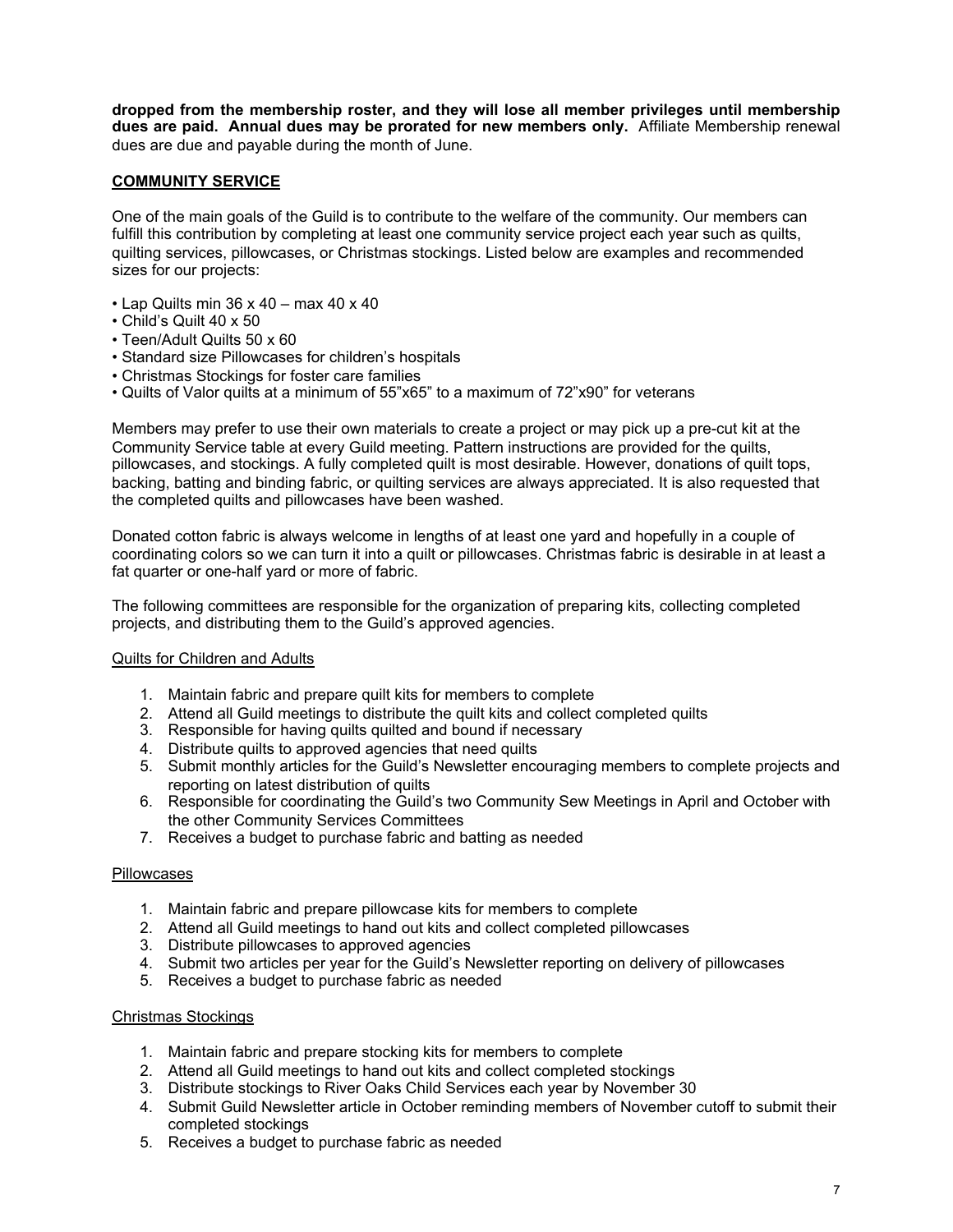#### Quilts of Valor

- 1. Maintain fabric and prepare quilt kits for members to complete
- 2. Attend all Guild meetings to hand out kits and collect completed quilts
- 3. Responsible for having quilts quilted and bound if necessary
- 4. Responsible for arranging award presentations with receiving veterans
- 5. Submit Guild Newsletter article when a quilt has been awarded
- 6. Receives a budget to purchase fabric and batting as needed
- 7. Shall chair an Elk Grove Quilt Guild Quilts of Valor Sewing Group which meets once a month at a local quilt shop

#### **NEWSLETTER**

The Guild newsletter is published monthly and mailed/e-mailed directly to all Regular and Affiliate Members and newsletter advertisers. This newsletter will be each member's link to the planned Guild activities. Each newsletter will include the President's message, Secretary's Board Meeting minutes, Committee reports, names and phone numbers of the Board of Directors and Committee Chairs, and birthdays. Articles of interest to the Guild may be submitted by any member and will be published as space permits. Articles may be edited if necessary due to space limitations. Proposed articles for the newsletter should be submitted to the editor as soon as possible but no later than the Sunday following the general meeting.

The Newsletters may be viewed on the Guild's website www.elkgrovequiltguild.org.

Members/vendors may place ads in the newsletter by contacting the Guild Publicity Chair. Ads are available at the following rates:

- 1. Business card size ads \$5 per month
- 2. Quarter page ads \$10 per month
- 3. Half page ads \$20 per month
- 4. Full page ads \$40 per month

### **EQUIPMENT/SUPPLIES**

- 1. The Guild shall maintain a post office box as a permanent mailing address. It is the responsibility of the President to distribute keys to the post office box, as deemed appropriate.
- 2. Permission to reproduce the Guild logo in any form by anyone requires written permission of the Board of Directors.
- 3. All Guild equipment currently not in use shall be maintained in a Guild storage unit.
- 4. Quilt display frame rental is \$4 per frame. A deposit of \$30 per frame is required at the time the frames are picked up. The deposit amount will be returned to the renter upon return of the frames to the Property Management Committee, provided that the frames are returned in the same condition in which they were rented. The maximum deposit for quilt display frames will be \$500. The Board, on an individual basis, will evaluate a fee waiver for frame rental.
- The following chairs/positions will have access to storage as needed to perform their duties: President, Program Chair(s), Quilt Show Chair, all Community Service Chairs, Fund Raising, Hospitality, Opportunity Quilt, and Property Managers.

### **OFFICERS AND COMMITTEE CHAIRS TURNING OVER RECORDS**

All Officers and Committee Chairs shall maintain a written record showing the guidelines and duties for their office and their activities for the year. This information shall contain a job description, timeline of duties, ledger sheet of budget expenses from previous years, and other pertinent information. At the end of their term, they will be responsible for transferring that information to their successors.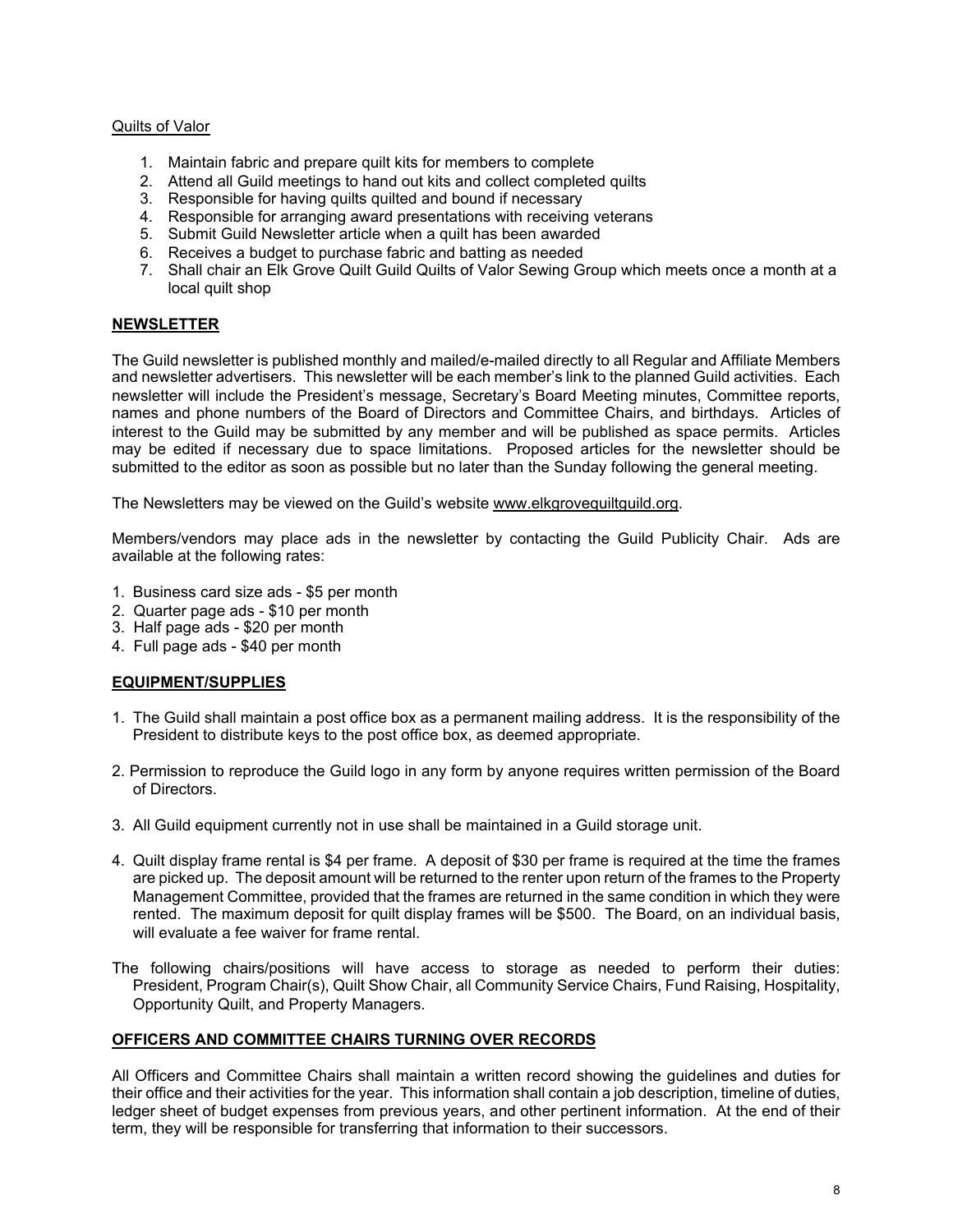All Board members will be required to submit a monthly report to the Board in person or in writing on the status of their committee. A copy should always be filed in their Officer/Committee binder.

#### **PROGRAMS', WORKSHOPS', AND SPECIAL ACTIVITIES' SCHEDULE**

- 1. The Program Chair/Chair-Elect will schedule programs, workshops, and special activities with the following guidelines in mind:
	- a) The Guild will have no more than four well-known, highly paid speakers and paid workshops a year. These well-known speaker/workshops may be held the Saturday following the speaker's Thursday night presentation. If the facility is available, these workshops may be held the Friday following the speaker's Thursday night presentation if the Guild will be responsible to pay for their housing and mileage. These well-known speaker/workshops will be spread out throughout the year by scheduling one each quarter if possible.
	- b) There are no workshops in April and October due to the Community Service workshops.
	- c) There are no speakers/workshops in June due to our Installation of Officers and potluck.
	- d) There are no speakers/workshops in December due to our Holiday potluck.
	- e) The Guild prefers to schedule two community service days on a regularly scheduled meeting day throughout the year to make community service projects. The hours for these days may be extended beyond the normal meeting times.
	- f) Meetings may have members presenting a trunk show and/or a workshop.
- 2. Other options for programs include inviting Affiliates or stores to discuss the latest notions, fabric, or upcoming events. Guild members may be asked to participate in Mentor/Demonstration Nights where members demonstrate specific skills such as machine or hand appliqué, binding, putting together a quilt block, machine quilting, paper piecing, etc. White elephant sales nights can be held by renting tables to members for \$10.
- 3. At least one year prior to taking the office of Programs and Workshops, the Program Chair-Elect will attend the Northern California Quilt Council (NCQC) presentations and gather brochures about the speakers and workshops available in our area. It is advisable that the Program Chair/Chair-Elect attend the two meetings a year for these teachers' presentations. At these meetings, the Program Chair/Chair-Elect can discuss the available dates for teachers in the coming year, set a tentative date in their calendar, or call/email later with available dates. No contract is signed at this time. There is no reimbursement for mileage to attend these meetings.
- 4. They will maintain a list of all the prior years' speakers and workshops to ensure the same speakers are not returning too soon and teaching the same workshop.
- 5. The tentative schedule of speakers and workshops for the next fiscal year will be presented at the February Board meeting for approval by the Guild board prior to final commitments and contracts being signed. The approved schedule will be published in the March Guild newsletter and listed on the Guild website. The Program Chair/Chair-Elect will send emails to the Presidents of other local Quilt Guilds informing them of our schedule and that all our classes are also open to their members.
- 6. The Guild may schedule weekend or weekday quilting retreats throughout the year at either motels or meeting halls. A Guild member will be designated to act as liaison between the facility and the Guild to schedule the retreats, receive and sign the facility contracts, and forward deposits to the facility. The Guild member will prepare a sign-up list and participant contract, collect registration fees, prepare Treasurer deposit documents, and insure invoices are paid. The registration fee normally covers all lodging and most meals. If all reserved slots are not filled by Guild members, other quilting/sewing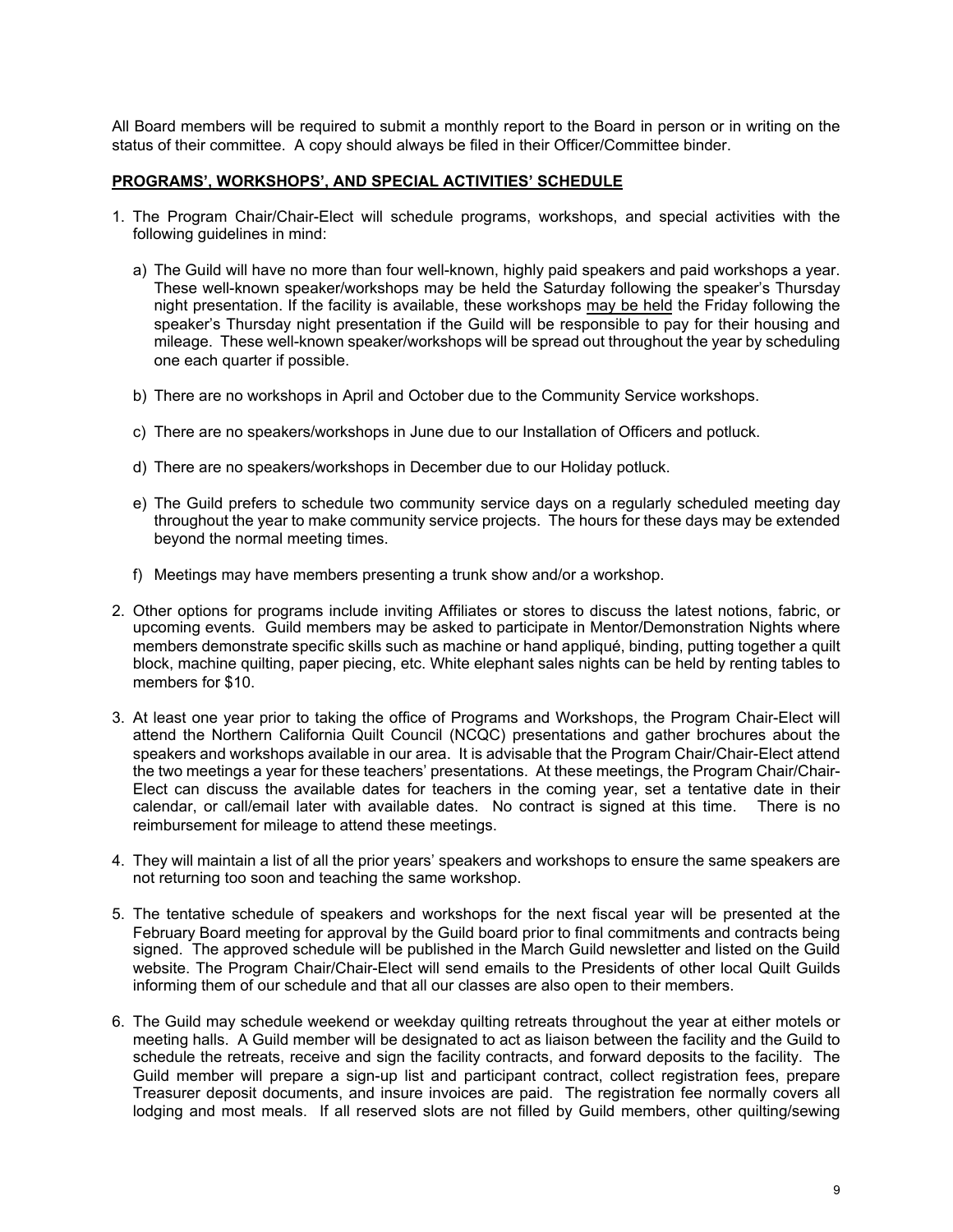organizations may be contacted for participants. The Guild member will notify participants of the facility address, arrival time, and room assignments and coordinates the arrangements of the sewing room.

#### **PRICING, PAYMENTS AND REFUNDS FOR WORKSHOPS**

- 1. Payment must be made at the time of registration. Checks/cash will be deposited in the Guild's treasury as soon as they are received. If the class is eventually cancelled, the registration will be refunded. Instructors will usually only take a maximum of 20 people. In addition to the registration fee, the teacher could also charge a fee for a pattern or supplies. Non-members will pay \$10 over the regular registration fee.
- 2. The Guild member who hosts a teacher for lodging may enroll in the workshop at no cost.
- 3. The Program Chair and Co-Chair may enroll in one workshop per year at no cost per year which is not transferrable.
- 4. If a predetermined minimum enrollment has not been achieved 30 days prior to the class, the Program Chair/Chair-Elect may cancel the workshop. If the Guild cancels the workshop, all fees will be refunded.
- 5. If a member withdraws from a class 30 days or more before the date of the workshop, the Treasurer will issue a full refund. If a member withdraws from a class less than 30 days up to one week prior to the date of the workshop, the member will be given a credit voucher slip that may be used towards other workshops. The member will be responsible for retaining the slip until it is used.
- 6. If a member cancels less than one week prior to the workshop, no credit or refund will be given. However, if there is a wait list for the class, the Program Chair, or his/her delegate, will give the names and phone numbers to the withdrawing student to make arrangements for another member to take the class in his/her place. Any financial reimbursement between the withdrawing member and the substituting member is between them and not the responsibility of the Program Chair or Guild.

### **HIRING TEACHERS WHO ARE GUILD MEMBERS**

- 1. If a Guild member is willing and agrees to teach workshops for the Guild, there will be reimbursements of up to \$25 for expenses related to putting on the workshop. Guild member instructors are usually given a \$25 gift certificate as a token of appreciation for teaching the class.
- 2. If the Guild member is considered to be a professional teacher, then their rate is usually higher and, therefore, would be considered as one of the four well-known, highly-paid teachers that the Guild acquires during the year. However, if the member is not willing to teach without receiving a fee, the issue should come before the Board as an information item.

### **HARVEST OF QUILTS SHOW**

The Guild hosts a biennial quilt show in the odd years, i.e. 2019, 2021. This is a major Guild event, and all members are expected to participate in some way. A Quilt Show Chair is a Guild Officer who will be elected two years prior to their quilt show and will attend Board Meetings. They will create a Quilt Show committee and conduct monthly planning meetings.

Effective July 1, 2015, the following conditions will apply concerning how quilt entries may be submitted to the show:

- 1. Brand new Guild members may exhibit or have quilts judged if they have submitted their quilt entries and paid their dues by the July Guild meeting.
- 2. Guild members who are renewing their membership may exhibit a quilt if they have submitted their quilt entries and paid their dues by the July Guild meeting.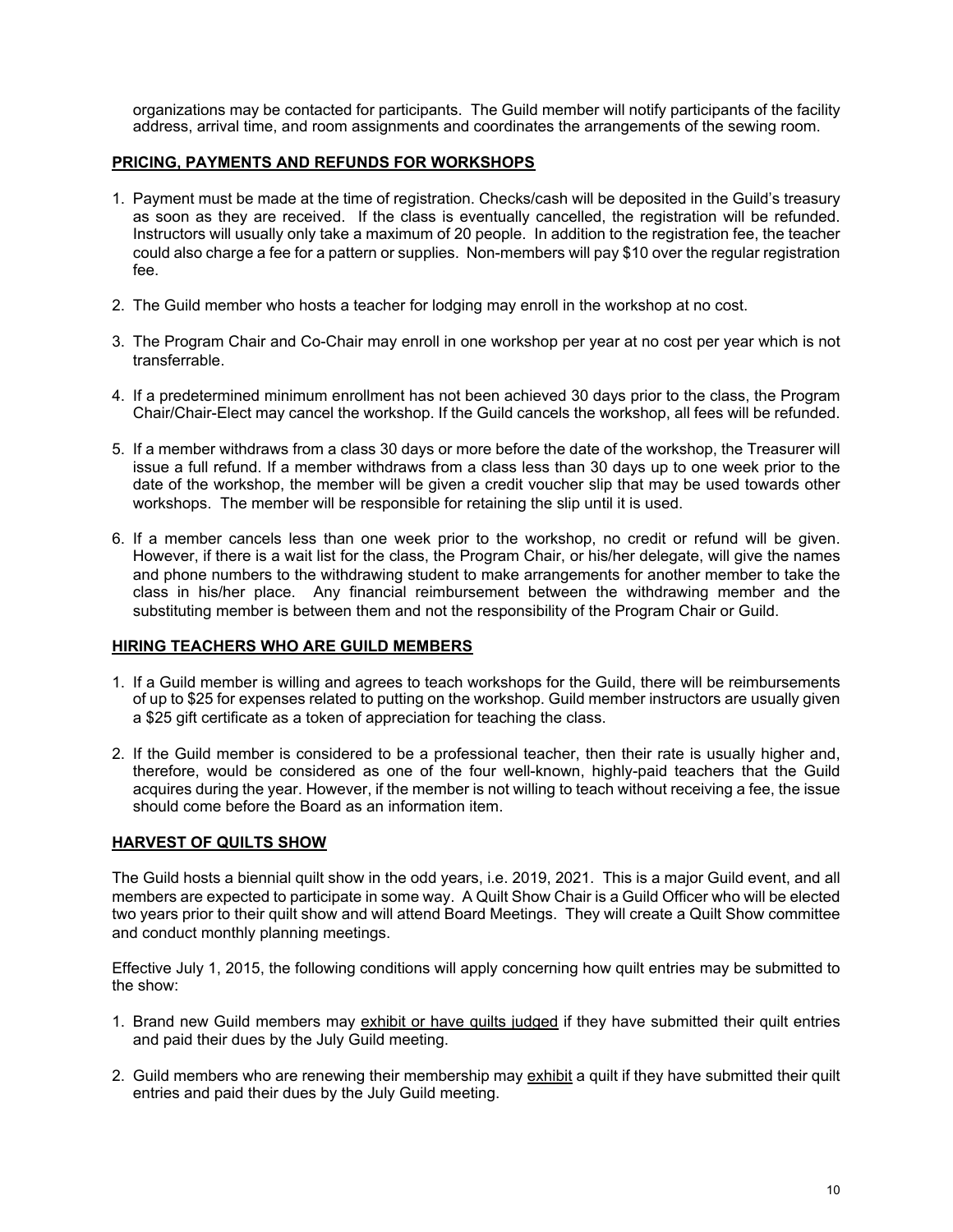3. Guild members who are renewing their membership by the July Guild meeting and wish to have quilts judged must have been a member for the two consecutive fiscal years prior to the quilt show. As an example, for the 2019 quilt show, the member's dues must have been paid for fiscal years' 2017-18 and 2018-19.

Non-members may only exhibit items at the discretion of the Quilt Show Chair.

#### **COMMITTEE CHAIRS/SPECIAL POSITIONS**

**Monthly Board Meetings:** All Officers and Committee Chairs are expected to attend the Guild Board Meeting held the second Thursday of each month and provide a report outlining their current activities. If they cannot attend, they will send an email report to the President prior to the Board Meeting. Board Members are not reimbursed for mileage to Board meetings or for running errands for the Guild.

**Auditor** – Shall be responsible for reviewing the financial records of the Guild throughout the year and providing reports to the President.

**Block of the Month (BOM)** *–* Shall organize and coordinate all aspects of the Block of the Month. This shall include selecting blocks and printing one copy of the block for each member interested in BOM. BOM Committee chair will prepare a sample of the completed block for display the month that the block pattern is to be distributed. There is a budget which allows the Chair to purchase fabric for the blocks and print patterns to distribute to Guild members. If patterns or fabric are purchased and provided to members, there must be a charge to offset the printing or fabric purchase.

**Budget Committee** *–* Shall prepare an annual budget for the operation of the Guild's activities. The Budget Committee will meet in April to develop the next fiscal year's budget. The Treasurer will present the proposed budget for approval by the Board of Directors at the May Board meeting. Upon approval by the Board of Directors, the proposed budget will be published in the June newsletter. The proposed budget will be presented to the Guild members at the June meeting for final approval. The Budget Committee includes the Treasurer, President, President-Elect, Program Chair, Program Chair-Elect, Quilt Show Chair, Quilt Show Chair-Elect, and the Parliamentarian.

**Community Service** *-* Shall coordinate projects approved by the membership to benefit the community. Typical projects are, but not limited to, comfort quilts, Quilts of Valor, Food Bank contributions, pillowcases, and Christmas stockings. Chairs shall propose potential Community Service recipients for approval by the Board of Directors at the July board meeting. All items made or furnished by the Guild members shall be donated to the community and shall not be used for any fundraising purposes. Members are not compensated for their donations, but may be provided letters documenting their donation. Members are not reimbursed for mileage to deliver projects.

**Fundraising** – Shall propose potential fundraising events and activities to the Board of Directors. Chair shall coordinate all approved fundraising events and activities chosen to benefit the Guild and the community, excluding quilt show fundraising activities. The Chair may contact affiliates, local businesses, and Guild members for donated items. Shall prepare and deliver raffle baskets to most regularly scheduled Guild meetings, sell raffle tickets, and submit collected monies to the Treasurer. Purchases to fill raffle baskets are limited to spending only 10% of the total yearly funds raised through raffle ticket sales to maintain our non-profit designation**.** 

**Historian**– Shall keep a digital scrapbook of articles and photographs pertaining to Guild activities and/or its members.

**Hospitality** – Shall be responsible for coordinating refreshments at each Guild meeting including setup and cleanup of the refreshment area and the meeting room. Shall provide plates, cups, cutlery, water, and hot water pot for all meetings and potlucks. Notifies the newsletter editor of the initials of the members' last names who will bring refreshments each month to the general meetings and the December and June potlucks. Shall provide tablecloths and decorations for the December and June potlucks.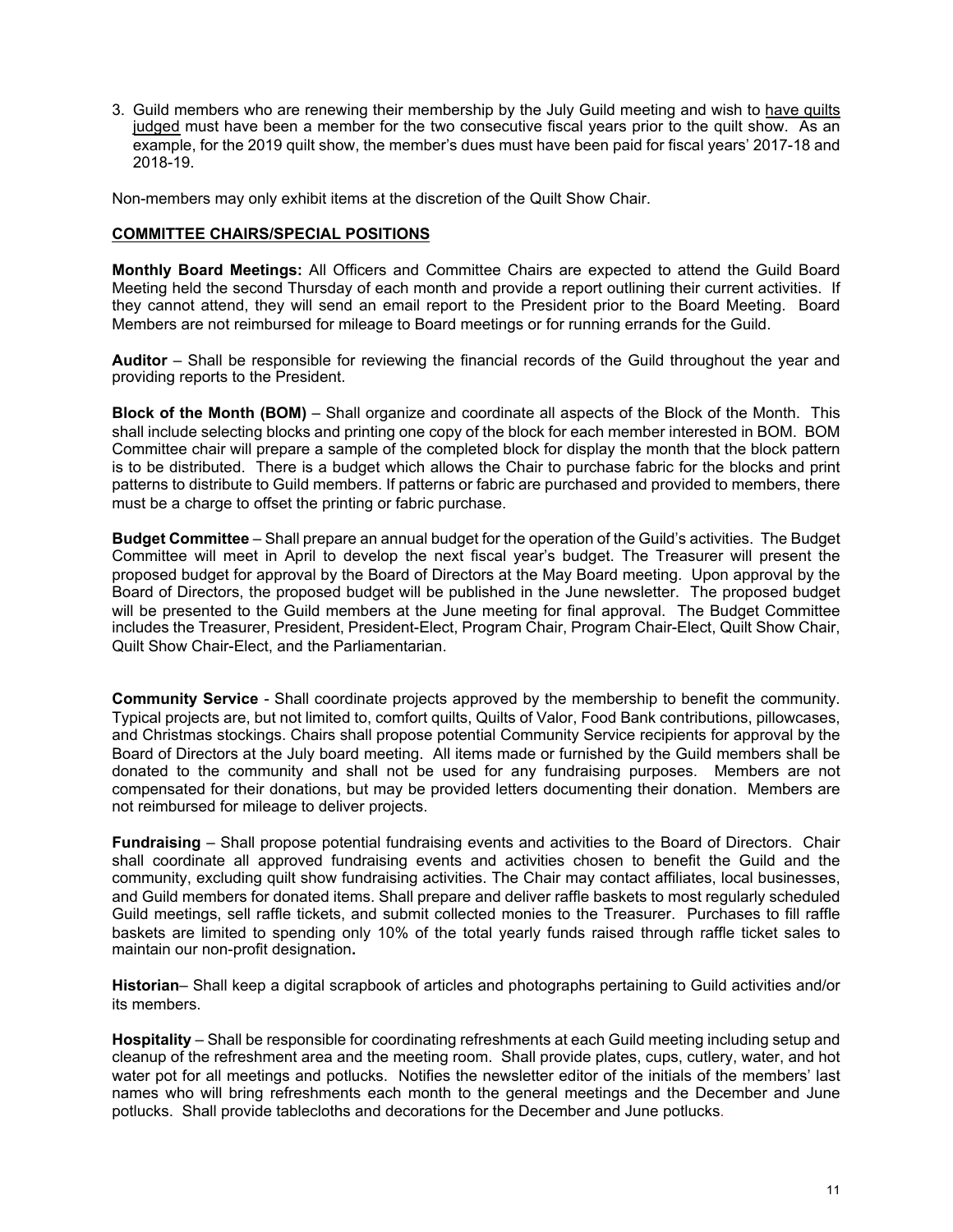**Membership –** Shall publish and maintain an annual current roster of members which shall include the Guild Bylaws and Policies and Procedures. Shall greet and sign in members and guests and collect visitor's fees at each meeting. Shall print and distribute the Guild information brochure to members, guests, and quilt shops. Notifies the President, Secretary, newsletter editor, and Sunshine Chair of changes in the membership roster. Shall collect Membership Applications and dues each year and issue membership cards. Shall display all guild flyers and notices.

**NCQC Representative** – Shall represent the Guild in all matters involving the Northern California Quilting Council, including their quarterly meetings, and shall report back to the Board of Directors information acquired at all meetings. Members are not reimbursed for mileage to attend the meetings.

**Newsletter** – The Guild Newsletter is the primary source to provide all members with Guild information. The Newsletter Chair shall be responsible for all aspects of a monthly newsletter.

**Opportunity Quilt Travel** – Shall be responsible for the promotion and travel for fundraising purposes of the Guild's Opportunity Quilt until it is awarded. Responsible for distributing raffle tickets to each Guild member, collecting money from members/public from ticket sales, maintaining records of funds received at each event, and assuring that the Quilt Travel Committee members have an adequate supply of tickets. Responsible for making arrangements for the Raffle Quilt to be shown at various venues in the community. Members are not reimbursed for mileage to transport the quilt. Shall attend the Quilt Show monthly planning meetings or submit a report if they will be absent.

**Property Manager** – Shall have the responsibility for the storage, maintenance, and rental of Guild materials and property, including extra quilt show frames. Chair shall maintain a current inventory and shall retain two keys to the Guild storage unit. The Property Manager shall be the liaison with the storage management to identify those individuals who will have access to the unit.

**Publicity** – Shall coordinate all press releases and publicity for the Guild. Shall submit notices of meetings to *"The Sacramento Bee"* and "*Elk Grove Citizen*". Shall solicit and bill advertisers for their newsletter ads and submit ads to the newsletter editor. Shall receive payment for the ads and provide the payments and invoicing information to the Treasurer.

**Quiltaholics -** Arranges a monthly meeting for open sewing/quilting and is authorized to reserve the facility for the meetings. Meeting dates and times will be announced but tend to be held the **second** Saturday of the month. Potluck refreshments are welcome.

**Retreat Coordinator** - Choose facility, schedule date, prepare sign-up sheet, collect money and prepare deposit for the treasurer. During the retreat, shall coordinate with facility personnel to make sure the retreat runs smoothly.

**Sew and Show** – A portion of each Guild meeting is set aside for the display of our projects. The Sew and Show Chair is responsible for creating a signup sheet to log in quilts and/or projects and taking photos. Shall be responsible for submitting the photos to the Newsletter and Webmaster each month. If they cannot attend a Guild meeting, they shall make arrangements for a substitute.

**Scholarship –** Oversees the sponsoring of a scholarship to a local organization, such as the Fabric/Arts Department at Sacramento City College. Receives recommendations for alternate recipients. Obtains check from Guild Treasurer and ensures funds are delivered to recipient. If Guild funds are not available, a scholarship is not awarded in that year.

**Sunshine –** Makes contact with Guild members needing cheering up through cards, phone calls or other assistance. Sends congratulations cards as appropriate and submits birthday greetings to members via the monthly newsletter.

**Webmaster -** Will maintain the Website for the Guild making necessary deletions or additions to keep site current.